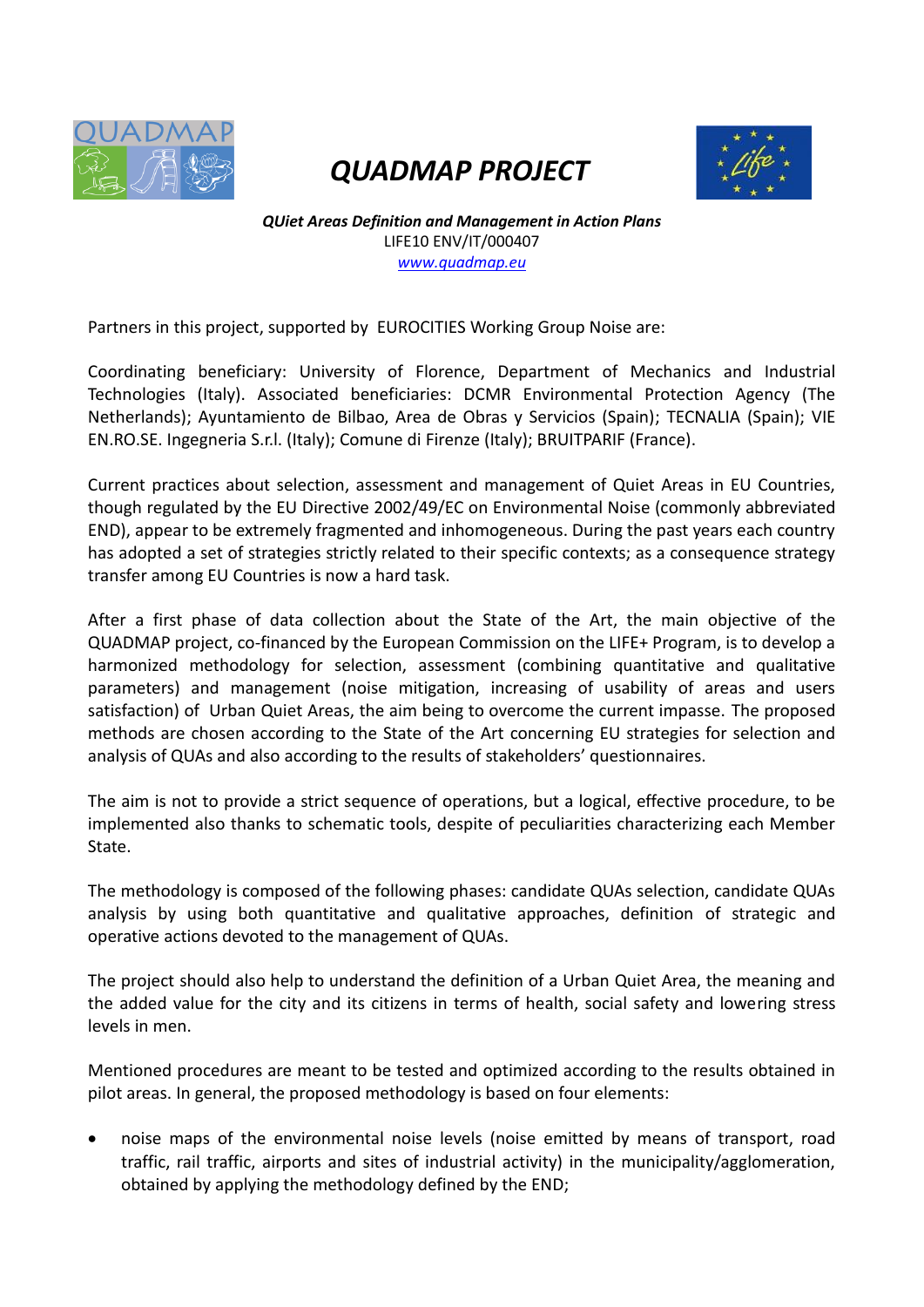- expert analysis (performed by staff belonging to municipality/agglomeration), based on the knowledge of the area or on the analysis of official documents;
- questionnaires submitted to end-users (citizens) about their perception of the selected areas;
- sound measurements in the selected areas.

Regarding the application of the methodology to pilot cases, it is actually ongoing in the cities of Florence, Bilbao, Rotterdam.

Below some first results of activities already carried out in Florence. In Firenze six pilot cases have been selected and analyzed, all the pilot areas in the city of Firenze are school gardens. This kind of QUAs is characterized by a specific category of end-users (students, teachers, school staff and sometimes parents) and by a defined time to stay in the area, connected to time in which children attend school. Pilot cases analyzed in Firenze can be distinguished in nursery schools (scenarios 04, 05 and 06), primary schools (scenarios 01, 03) and secondary schools (scenario 02).

The preliminary analysis of each QUA has requested, in accordance with the QUADMAP methodology, two levels of investigation:

- A preliminary study on the basis of the documents and information provided by the Administration;

A "in situ" analysis by inspections during the period of use of the garden.

The preliminary studies, carried out together with the agglomeration staff, have made it possible to divide the area into sub-homogeneous areas, defined HUA (Homogeneous Units of Analysis) in which to make a further acoustic and non-acoustic detailed analysis. In particular, the HUAs delimitation, is based on three main themes:

- 1. landscape: every HUA must be characterized by the same visual elements;
- 2. use: every HUA must have a specific use prevalent. This issue is connected with the area equipment (for example in a park there are areas for sport, recreation areas, relaxation areas..);
- 3. distance and presence of acoustic sources: each HUA must have the same visual and acoustic impact of noise sources (road source, the source station, industrial activity, etc.)..Figure 1 shows the delimitation of sub areas (HUAs) in Firenze pilot cases.



01 DE FILIPPO = 2 HUAs



 $04$  DIONISI = 1 HUAs

Figure 1- HUAs of Firenze pilot cases.



02 MANZONI = 2 HUAs



05 VAMBA = 2 HUAs



03 P.UCCELLO = 2 HUAs



 $06$  PIO FEDI = 1 HUAs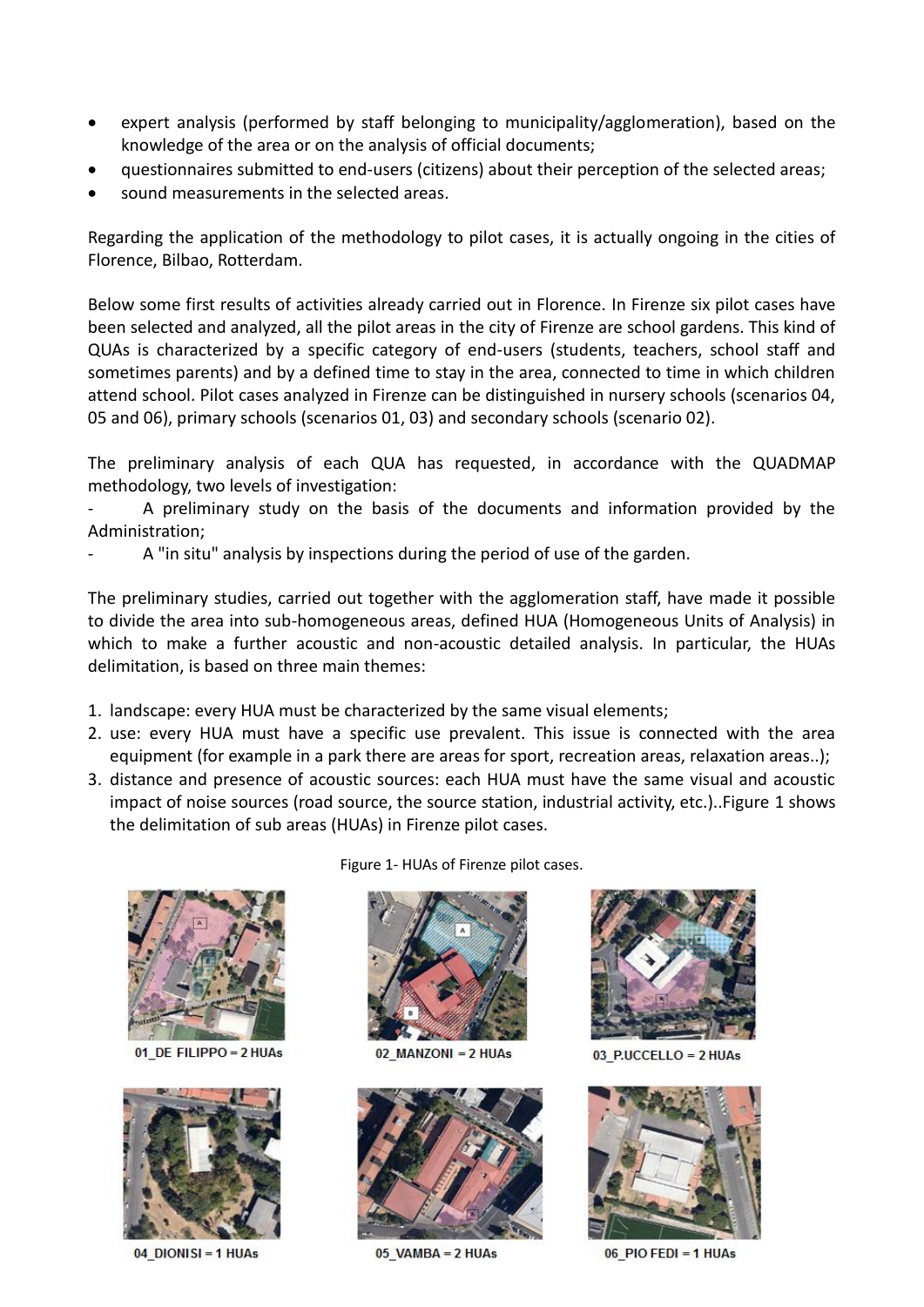More than 500 questionnaires have been submitted to end-users considered for the schools: students, teachers, school staff and parents.



Figure 2 – Some moments of the interviews in different garden schools

Short and long term measurements have been carried out according to the respective tools described below. In particular, for each QUA the following data are collected:

one week measurement in one position by using a measurement station, combined to 30 minutes measurement in each HUA (long term measurements). Time History, 1 second based, of overall equivalent continuous A-weighted sound pressure level (LAeq,1s) has been carried out.

at least a measurement position has been considered in each HUA with the microphone height at 1,5 m above the ground (short term measurements). The short term measurements have been carried out when the HUA is typically used, in parallel to both the long term measurement and the end-users interviews. The measurement position has been closed to the interview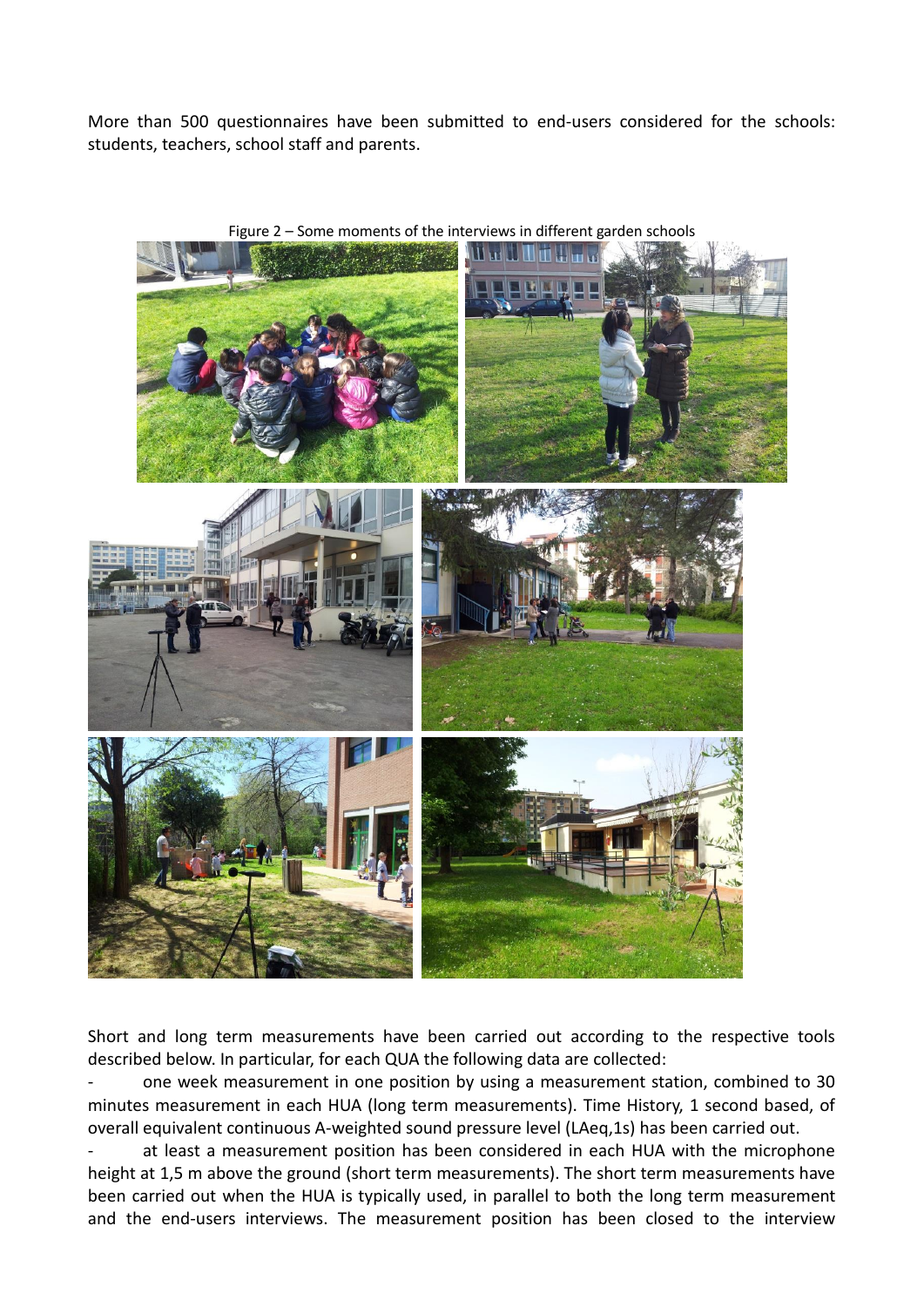location, but far enough (at least 3 m distance) not to be influenced by the on-going interview. The time period of short measurements has in general a 15 minutes duration, it has been taken in parallel to the end-users interviews. Time History, 1 second based, of overall equivalent continuous A-weighted sound pressure level (LAeq,1s) has been carried out;

At least a binaural wave file, 44.1 kHz frequency sampling based, has been recorded in each HUA during each end-users interview.

From the results of the phases of the project above described (questionnaires, sound measurements and detailed acoustic study), and from expert non-acoustic analysis carried out by Comune di Firenze, the objectives for designing of interventions are defined for each of the six pilot cases.

The acoustic effectiveness of these interventions was assessed using acoustic simulations by iterative process, after discussing about the feasibility of interventions with authority (Tuscan Region and City of Florence).

To define the interventions project have been used the results of long term measurements and the results of the detailed acoustic study as a support to the acoustic modeling in the pilot cases.

In addition, techniques developed for the subdivision into sub-areas and the results of the questionnaires to the end-users have been used as a guide for the evaluation of the interventions definition and design.

From the calibrated model the acoustic environment simulation of each QUA has been made in the ante-operam scenario and the acoustic problems of each HUA and facades of buildings have been considered.

After assessing the feasibility of the interventions with the local authorities, the acoustic effectiveness has been verified by the acoustic model. In particular, the design of the interventions has followed an iterative process that includes:

1. inclusion in the acoustic model of the designed solutions (first design hypothesis)

2. post-operam acoustic environment analysis and acoustic improvement evaluation;

3. any changes to the intervention project and repeat steps 1 and 2 until the definition of the optimal solution refered to the parameters of cost and effectiveness.

if the designed intervention has not solved the problems on the facade of the building, the sound insulation of facade has been measured.

The evaluation has provided the verification of the date of installation of the windows and a visual analysis of their maintenance.

If the characteristics of the windows are poor, sound insulation of facade measurements have been made in accordance with standard UNI EN ISO 140-5.

Projects were presented to the different departments for the release of their approval. At the moment there are the following formal approvals: ASL, ARPAT and Landscape Commission.

## *First considerations about obtained results and procedure usability*

Regarding obtained results, it must be underlined the great cooperation received in the phase of in situ analysis by the school managers, by students, teachers as well as by parents.

In a really short time it has been possible to collect a significant amount of data.

Regarding the usability of proposed procedure, some problems arisen, due to the young age of most of interviewed people. Especially with students of primary schools, it has been quite difficult to explain some of the questions asked, with particular reference to those concerning the sense of "perception". Pupils have not developed sense of perception yet. So the direct usability of these questions is uncertain.